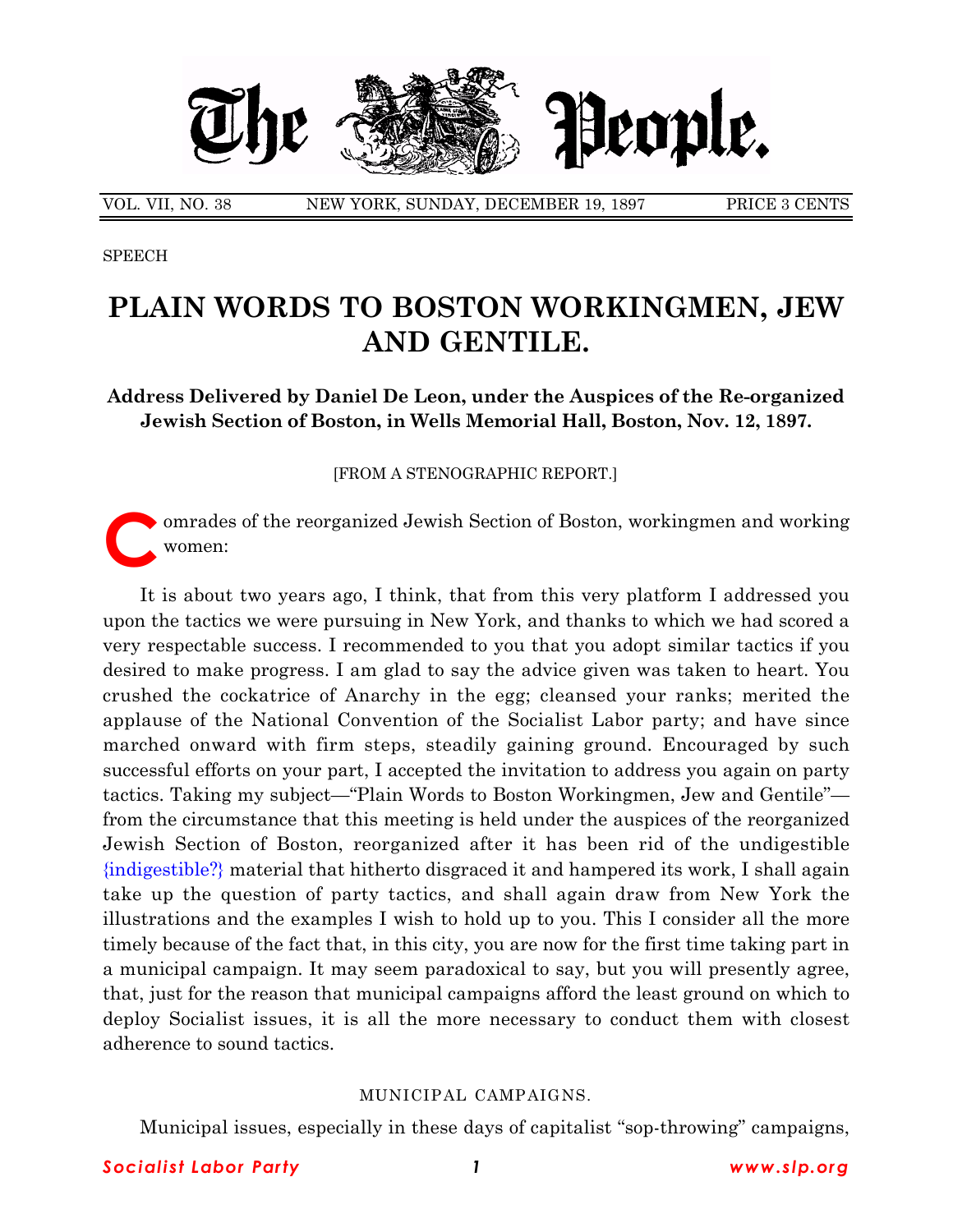are placed in an angle of vision that easily lead the eye away from the ground issue underlying all campaigns, and asserting itself with ever greater force,—the issue of Labor against Capitalism. Cheap gas, cheap fares and kindred matters are quite "taking," yet all agitation based upon them, not only leads away from, but is a blunt denial of Socialist principles and aims. Cheapness is among the last things that Socialism is after, because living can not be "cheapened" without the price of labor being proportionally cheapened. It follows from the scientific principle that labor is a merchandise under the capitalist system, that the laws of the market, which rule the price of all merchandise, must also rule the price of the merchandise labor. The smaller the quantity of labor needed to produce an article of merchandise the cheaper it is; if the things needed to keep the workingman alive, and in condition to procreate his species, become cheaper, the merchandise labor-power must become cheaper too. Those who have other things to sell than their own hides may be so much money in if gas, etc., is cheaper; but not the worker. Socialism has not the MARKET for its objective point but the FACTORY, the place where productive work is done. It seeks to put the implements of work in the workersí hands; the rest will take care of itself. The municipal agitation for cheapness is a bourgeois agitation. Socialism seeks, not to make cheap gas for the workers, knowing that that will only make cheaper workingmen for the capitalist; Socialism seeks to put the gas plant itself and all plants in the hands of the workers, because only so can the worker be rid of the capitalist parasite and keep all that he produces.

Again, municipal issues have with them a fatal allurement. The utopian notion of furnishing "practical illustrations" of Socialism by municipal schemes is fatal, not only in that it panders to a sentiment that cannot but rob Socialism of its revolutionary pulse and thereby retard it, but also in that it denies by implication the material fact, never to be lost sight of, that the womb in which the Socialist Commonwealth develops is the womb of the nation, and, as a result, that the real issues of the day are essentially national in their nature; that all other issues, municipal and State, deserve attention in so far only as they connect directly with the central, the national revolutionary thought. Your municipal campaign in Boston can be made a Socialist campaign only in so far as you hew close to the principle that to carry Boston for the Socialist Labor party is merely to capture for the revolution one of the outposts of Washington—our real objective point.

It is for these reasons that sound tactics, important at all times, have a special and specific importance in Socialist municipal campaigns. In National, and even State campaigns, the very nature of the issues removes the danger of our attracting unripe votes, and thus being misled; our poll there is a pretty reliable barometer of the numerical ripeness of the proletariat. In municipal campaigns, on the contrary, many things, many unguarded expressions, are apt to contribute towards a swollen Socialist

#### *Socialist Labor Party 2 www.slp.org*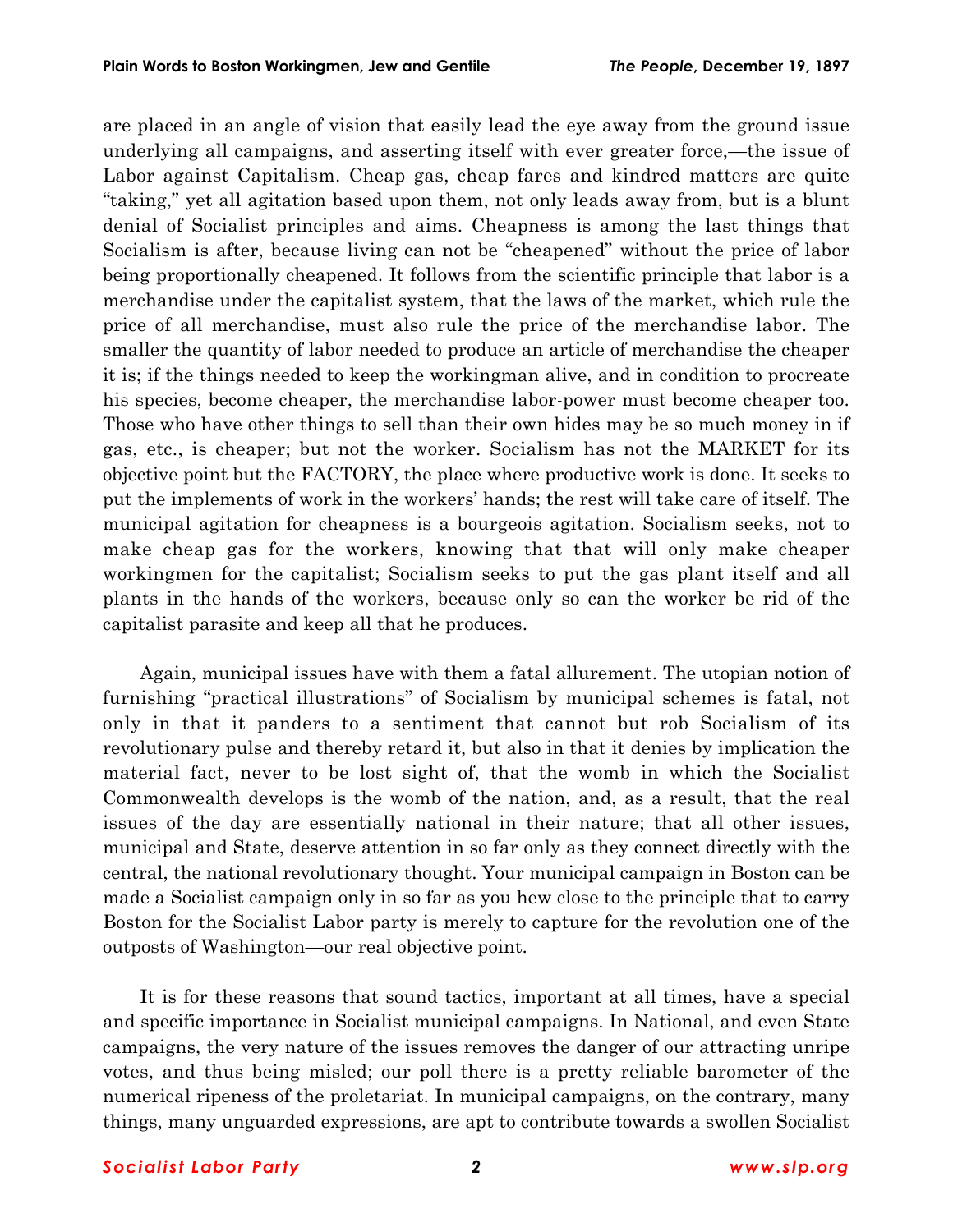poll; such a poll would be an unreliable barometer of proletarian ripeness; few things are to be more carefully avoided by our movement than that of self-deception. Let ìHurrah movementsî trot out figures that melt away like snow before the sun. Ours is a movement not of a day or of a man: it must be absolutely self-reliant. Hence in our municipal contests the question of tactics should be pre-eminent. Rather a small vote gained soundly than a big one that you know not what it may turn to.

The best way to introduce the specific tactical points I want to mention is first to give you an idea of what happened in New York last November 2 and during the campaign that closed with that day.

## THE SITUATION IN NEW YORK.

Outside of New York State, the capitalists and their parties have not yet reached the point of fearing the Socialist Labor party. In New York, especially in the now city of Greater New York, the Socialist Labor party is feared. The magnitude and spontaneity of our meetings, the firmness of our attitude, our unswerving career, have not passed by unperceived. But that is not all. Last yearís campaign in the Ninth Congressional District set the district ablaze to such an extent that it forced its way into the capitalist press, and closed with a Socialist poll of over  $4,300$  votes—a larger vote than that cast for more than one of our Comrades now holding seats in some of the Parliaments of Europe: and this year's campaign in the Sixteenth Assembly District was of such a vigorous nature that our party came out second in the race, and so close to election that 700 votes would have turned the scales in our favor. The work, the vigor, the discipline, the enthusiasm that all this implies cannot choose but be sufficiently manifest to reach the alert eyes and ears of the capitalist foe. That foe knows that important Socialist victories are now at hand in New York; it knows that any one such victory means the starting of a new political era, means the closing of an old volume and the opening of a new;—and they have set their caps to delay, to prevent, if possible, the happening of that that will compel their press to take proper notice of the party.

Nor yet is that all. Our right to a place on the official ballot is a sore in the New York capitalist's eye and a thorn in his side. Despite the shameful manner in which we are counted out in the rural districts of the State where we have no organization, they have not been able to wipe us off the official ballot. Count us out as they may in the rest of the State, the vote in New York City alone renders our place safe. The increase of this vote makes us all the safer, and infuriates the foe all the more. But besides their failure in this direction, another thing contributed at the last campaign to intensify their efforts against us. The party nominations in New York are arranged in columns. Each party entitled to a place on the official ballot has a column for itself;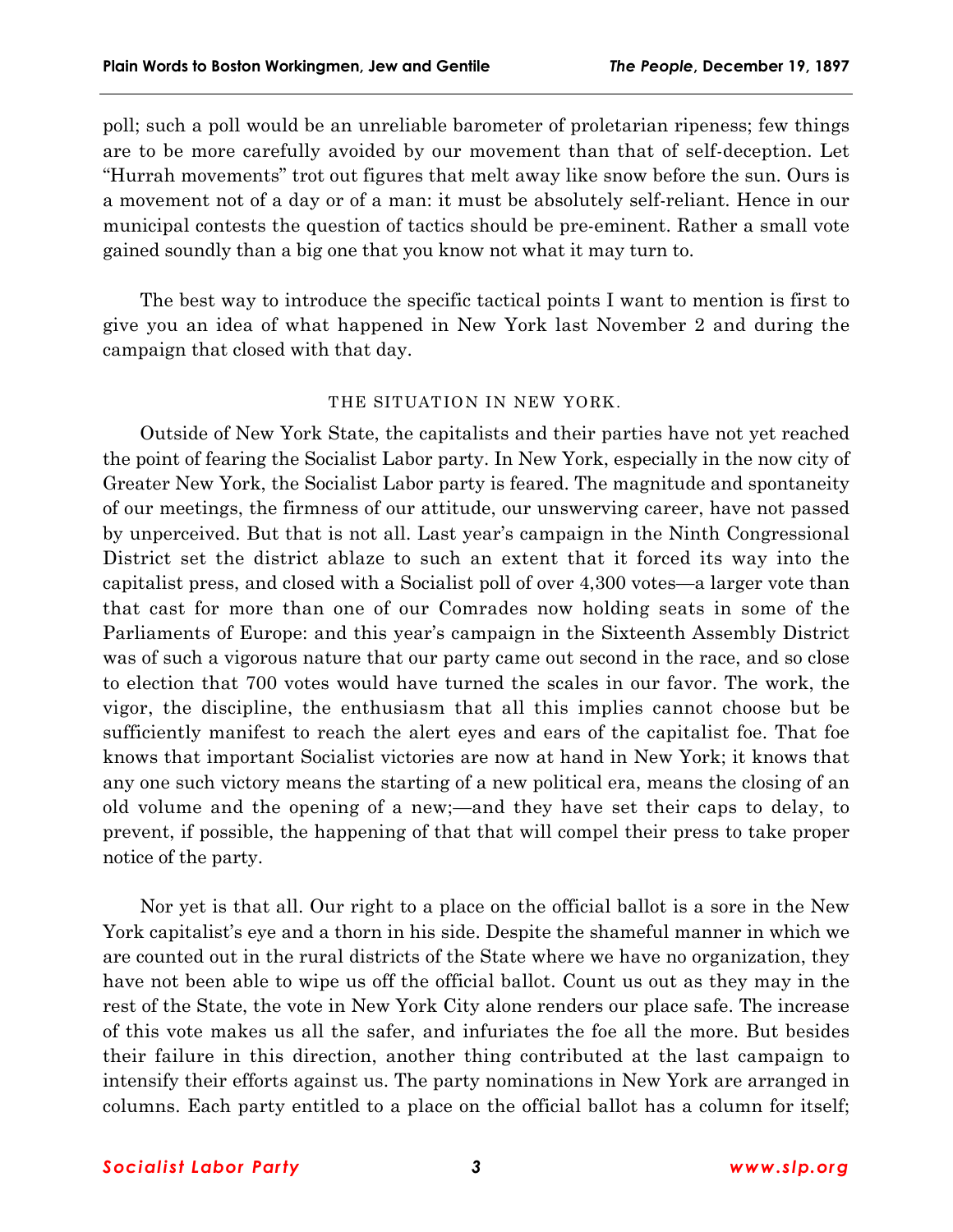and they are arranged according to the vote they polled at the last gubernatorial election. Now, the S.L.P. holds virtually the third place. The Republican party comes first; the second and third columns are taken up by the two factions of the Democratic party; these two are virtually one party; the S.L.P., consequently, is the third party. It got into the third place last year by driving the Prohibitionists back. Now, then, this third place is important. There are "historians" going about who advance the theory that "third parties have no room and no chance in this country." The fact is that this country's history, short as it is, is the history of the success of "third parties" (applause);—of course, of third parties that know what they want, that know how to get there, and that are determined to do so, in other words, that have a mission to fulfill. That the S.L.P. is such a party, the foe knows. When the sample blanket ballot was published, and it was ocularly and pictorially brought home to the foe that we were the third party in New York, the effect upon their press was visible. For a day or so the surprise of the capitalist press got the best of their judgment, and they had editorials and squibs commenting upon the "promotion" of the S.L.P. ticket, etc. Then there followed silence; and upon the silence there followed a sight and sound that was unique, inspiring, instructive.

I shall not here go into the evolution of the Henry George candidature. Suffice it to say that it went through a series of stages; its last stage was reached when the sample ballots were published. With one accord, the capitalist press announced and boomed him as "the candidate of the Socialist Labor party." Editorials appeared stating that it was "a trick" on the part of the Socialists to set up another ticket; that they were all going to vote for George. Straw votes were published, in all of which a large vote was given to George; even Paddy Gleason, who was wholly swept out of sight, was "straw" votedî into prominence; silence reigned as to our candidate; occasionally only, as if to emphasize the point, we were granted 1 vote. It was George, and George again; George "the Socialist," George "the idol of the revolutionary element"; George "the representative man of the S.L.P." And most notably in the midst of all this, Henry George, who had been strutting the stage of American history for the last ten years as the great "Socialist Killer," and who justly entertained for Socialism the aversion that the ridiculous mouse entertains for the cat, never once opened his mouth in denial of this robust political lie. His meetings, small though they were, were inflated in the press into "mammoth Socialist rallies"; ours, however big, did not get a whisper.

Our party fought its way in the city under this bi-diurnal deluge of false information, palpably intended to confuse the masses and discredit the party. The conspiracy failed, in so far as it failed to wipe us out. Our square came out with the loss of NOT ONE MAN; nay, it came out with fully 1,000 new recruits;—stronger, more vigorous, better disciplined and radiant. (Applause.)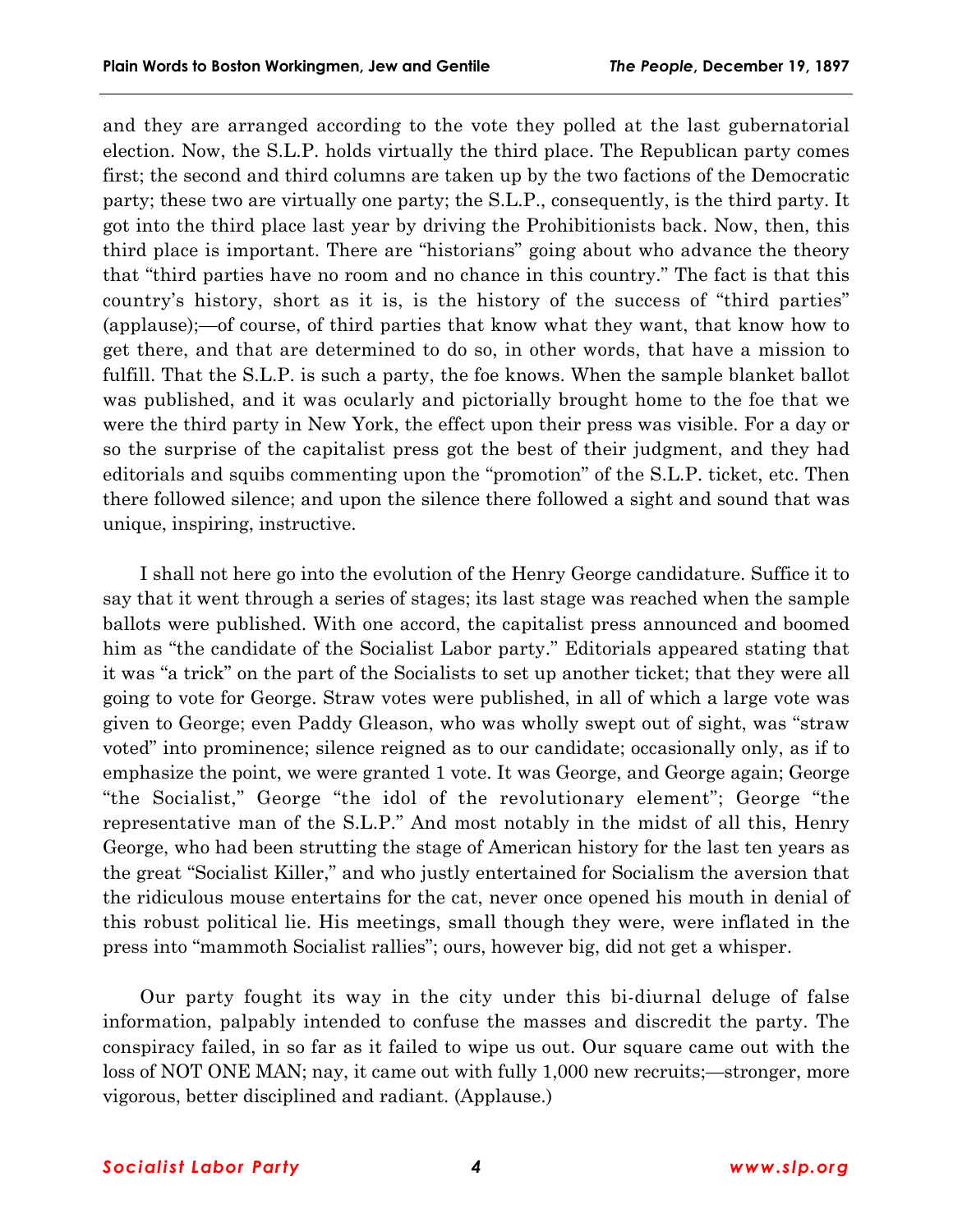# ATTITUDE TOWARDS UNIONISM.

That this test could not have been stood, and this result achieved but by tremendous energy and the soundest of tactics in the navigation of such waters goes without saying. With regard to the tactics observed I shall mention a few, such as may have their application here in Boston as well.

The first in the order of importance is our attitude towards unionism. Each Socialist Labor party has to break through a special shell of its own, in which it happens to be laid. In Germany, the party had to break through the shell of the Utopian chimeras of Lassalle; in Italy and Spain through the shell of Anarchy; in France through the kindred one of excessive devotion to the idea of physical force revolution; and so on. Here in the United States it had to break through the shell of

# IDOLATRY FOR THE WORD UNION.

Time was when, in its devotion to the cause of the class through whose loins it is strained, the S.L.P. bowed down in meek reverence before the labor union without looking further. As the Union consisted of proletarians, the same as the party, most of whose members were, as they are yet, also union men, the party felt sure that the Union, whatever its errors, was bound to develop in the right direction. It erred in this. For reasons too long to go into here, the old trade union, wrongfully planted from the start, underwent here a development that landed it into the hands of a class that is peculiar to American conditions, a sub-class of the capitalist class, to wit, the LABOR FAKIR. In the hands of this gentry, the Union retrograded. All the advantages to be derived from it by the proletariat in point of discipline, information, organization, consolidation, etc., oozed out; in the hands of this gentry it became a channel of corruption for the working class, a means to keep them divided and in ignorance, an institution that perverted their vision by turning it away from the right direction and in the direction of middle class aspirations. In the hands of these gentry, the Union became a caricature of the middle class, with all the illusions and weaknesses of that class, a curse to the workers, an impediment to progress,—but a source of revenue, if the paltry Judas wage can be styled revenue, to the Labor Fakir.

This baneful development had gone on unperceived by the party. Its old beliefs continued its old reverence. And the Labor Fakir alone profited thereby. To the party, in whispered tones, he was a Socialist, "doing all that he could for Socialism"; he thus disarmed opposition; and, with the prestige he derived from the partyís credulity, he found his path all the freer to ply his nefarious trade. What that trade is I shall illustrate with a few instances.

We have in New York a "Cloakmaker's Union." That organization consists essentially of the Anarchist Barondess and his disreputable cronies. With the

# *Socialist Labor Party 5 www.slp.org*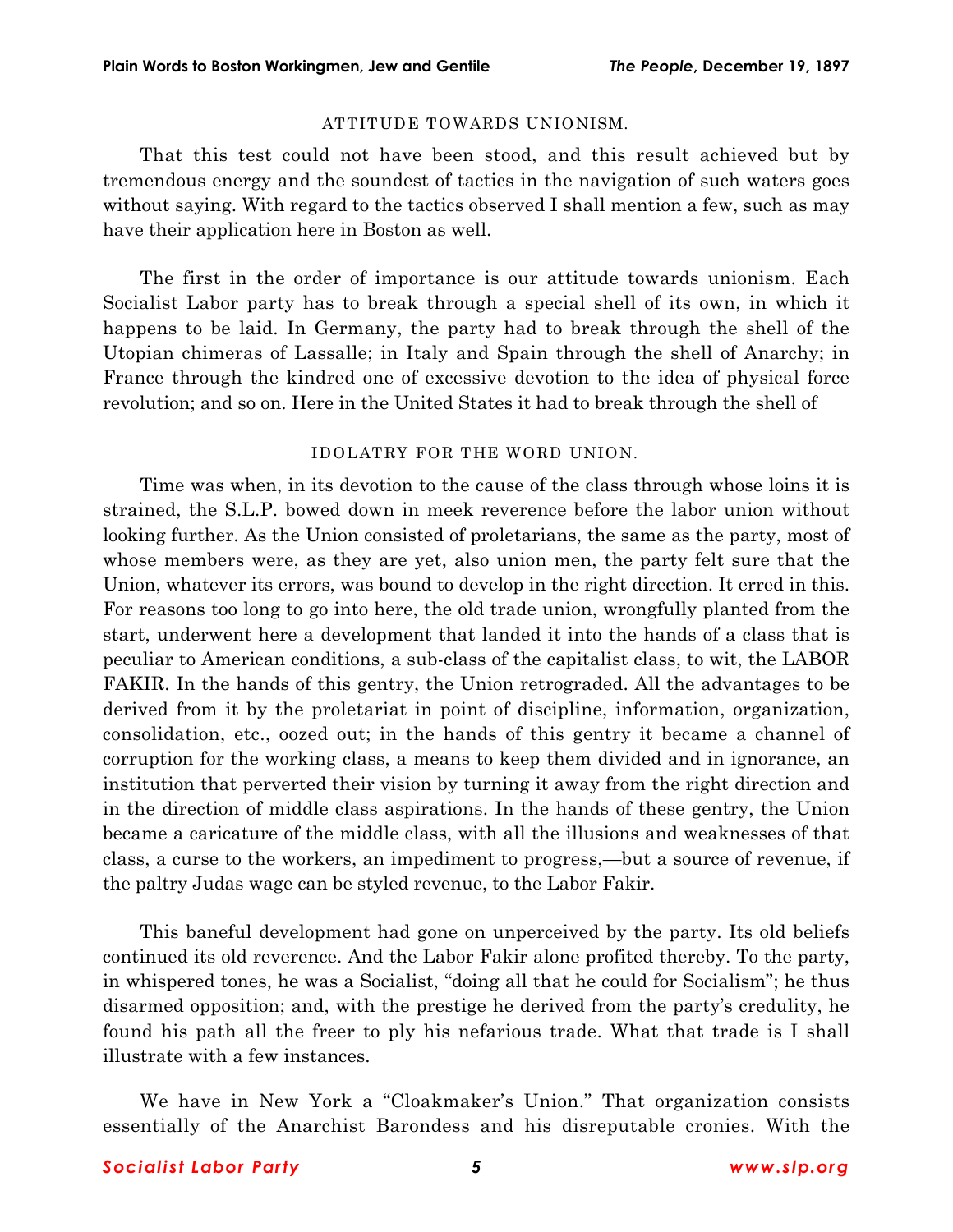assistance of the gutter-snipe capitalist reporters, the business firm—it is nothing short of a business firm—of Barondess  $\&$  Co. keeps itself before the public. How does this "firm" subsist? Disagreements between the cloakmakers and their bosses are frequent. At every such time the men naturally seek aid from some organization. The only one in their trade is Barondessí; the information is kept up before their eyes by the gutter-snipers, very much like Jacob kept up peeled rods before Labanís ewes. The men go thither; to be listened to they must "become members," or, to put it plainer, they must pay dues. There is your revenue, until the next trouble breaks out bringing a new windfall.

At such times, always with the assistance of the gutter-snipe reporters, the papers are filled with the "heroic efforts of the Cloakmakers' Union" to "wipe out the sweating system." This furnishes another stream of revenue to the precious firm. The stirring stories touch the hearts of credulous old and philanthropic ladies. These rush forward with various sums, that, of course, are placed in the hands of the "Committee." A fierce campaign is waged, in the papers, against the sweat-shops. The farce cannot be continued for ever: the philanthropic ladies must see some results. Suddenly we are informed, again through the zeal of the gutter-snipe reporters, that "THE SWEATING SYSTEM IS ABOLISHED. $\binom{n}{k}$  When the "firm" believes that the public has forgotten all about this victory, the farce is started all over anew. The sweat shops, just abolished, are to be abolished once more: and thus the swindle is perennially repeated. (Laughter and applause.)

More recently, kindred "firms" have "enlarged their business" by adding to it a new "department"—a "Legal Department." Some unconscionable adventurer, a little cleverer than his unfortunate fellow countrymen—most of these cloakmakers are Russian Jews—settles down as an additional vampire upon these poor men and exploit their racial bonds. Birds of a feather flock together. The Labor Fakirs' "firms" and these shyster lawyers make common cause. If a strike does not come on of its own accord, it is investigated. The sweat shop is once more to be "abolished." For its "abolition" the men are cheated into the belief that "contracts" are necessary and binding. The shyster is introduced as a benefactor, overflowing with charity. He is engaged to draw up the "contracts"—to the tune of \$2 a piece. (Laughter.) He philanthropically promises to "contribute" 50 cents on each contract to the union. Several hundred "contracts"—not worth the paper on which they are written—are drawn up, signed and delivered. My shyster forgets all about his promise; pockets the whole fee, perhaps, probably, "goes divvy" with his pals, the fakirs; and the sweatshops are once more  $\{\hat{\ }$ abolished." (Laughter.)—until the impecuniosity {impecuniousness?} of this rascal gang instigates a new strike, and the sweat shop is to be "abolished" once more.—Is such an organization a "Union"? Is it not rather a compact of brigands preying on the unfortunate proletariat? (Loud applause.)

#### *Socialist Labor Party 6 www.slp.org*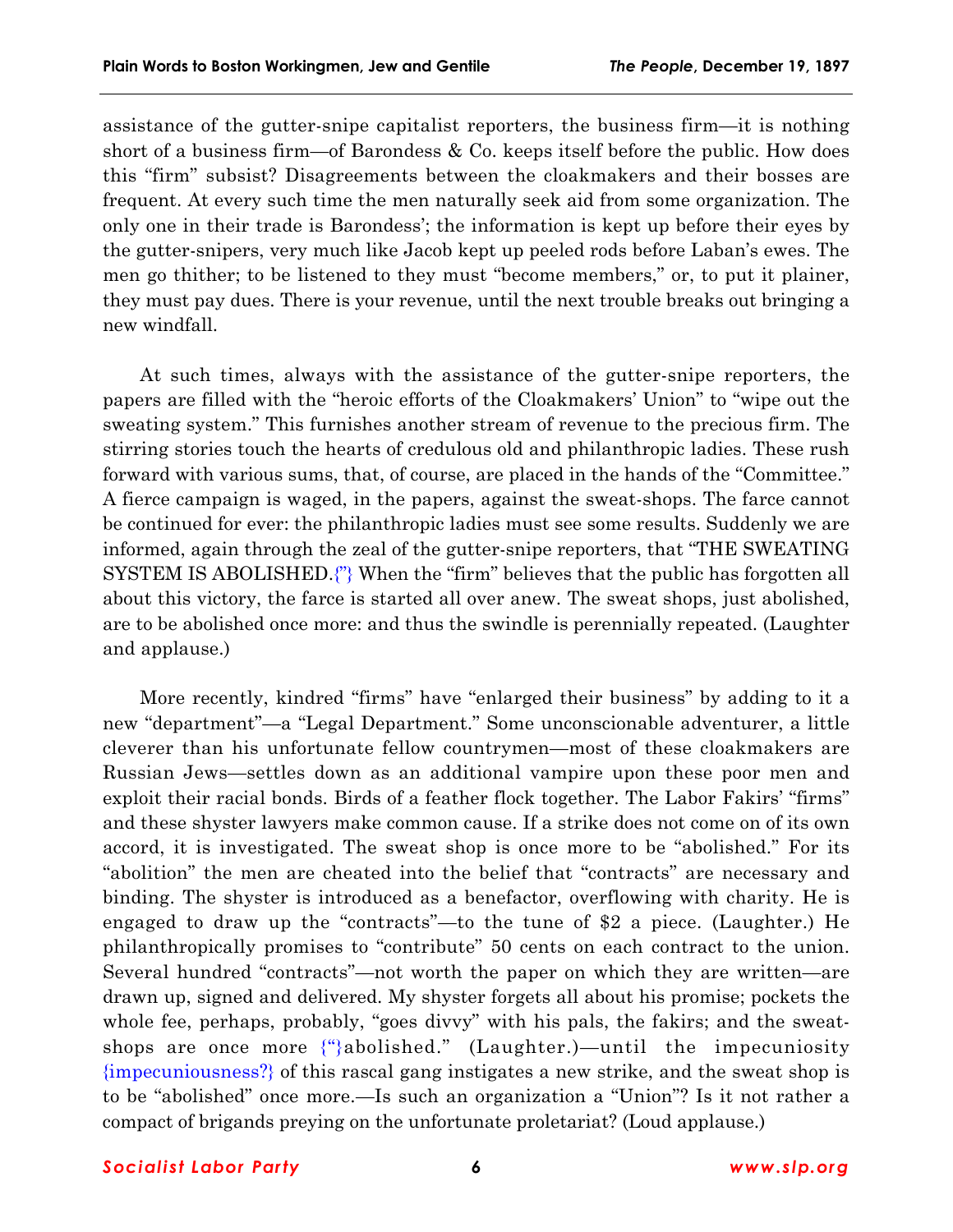Take another illustration. More than once THE PEOPLE has shown by signed communications that branches of the "Garment Workers," another precious "union," consist of "officers and a book." These officers go to sweat shops and shops that deal in prison-made goods, frighten the boss with the book, said to contain the names of thousands of members; the boss then "sees" the officers; and they sell him the label, and pocket the proceeds—What sort of a thing is that? A union? Yes—a union of vultures on the working class. (Loud applause.)

Again. In the printers' trade we have in New York a so-called "Hebrew Typographical Union." It leaves its own trade unorganized; deserts fellow proletarians in the midst of a fight, thereby aiding the bosses by such downright scabbery; seeks to keep its jobs at the expense of leaving all others wholly disorganized; and receives the aid and protection of a German "union," whose own main endeavor seems to be to throw into the camp of the unorganized its own fellow-members, who aided it in gaining whatever it now has, but have since lost their jobs.—Are these unions in every proper sense of the words?—Such organizations cannot, but disrupt, enfeeble and degrade the working class. (Applause.)

Taking a still broader view of the situation, see the attitude of the A. F. of L. It places its membership on the ground of the capitalist issue of the tariff. In the tobacco trade the manufacturers want cheap tobacco, hence want a low tariff; the raisers of tobacco leaf in the country want high prices for their goods, hence want a high tariff. Gompers gets his cigarmakers' unions to petition Congress in the interest of the bosses, the manufacturers, for a low tariff; the tobacco leaf raisers get their men to petition Congress for a high tariff; and thus the workers, whose interests are one, if they stand on the interests of their own class, rush, divided at one another's throats because they are misled by the Labor Fakir into capitalist class issues.

No need of multiplying illustrations. Of such is the bulk of the "unionism" in the land to-day; hence the working class is disorganized, and a prey to capitalism. Such "unionism" is a fraud. The interests of the Labor Fakirs require the continuance of this disorder. While the party ignored this fact it indirectly promoted the conditions under which the proletariat remained in abject hopelessness and darkness, with the result that the party, in the eyes of the broad masses, shaped the suspicion that already was being attached to the Fakir, and had no standing whatever in the country.

But the superstitious reverence for the word UNIONISM finally came to an end. The party broke through that shell. It raised its Arm and Hammer, lustily played that with heavy raps over the heads of the existing fake unionism. No longer did it bow down before the word; it began to look behind that word. All progress dates from then. The fakirs howled, and some of their dupes howled with them, but the rank and file

## *Socialist Labor Party 7 www.slp.org*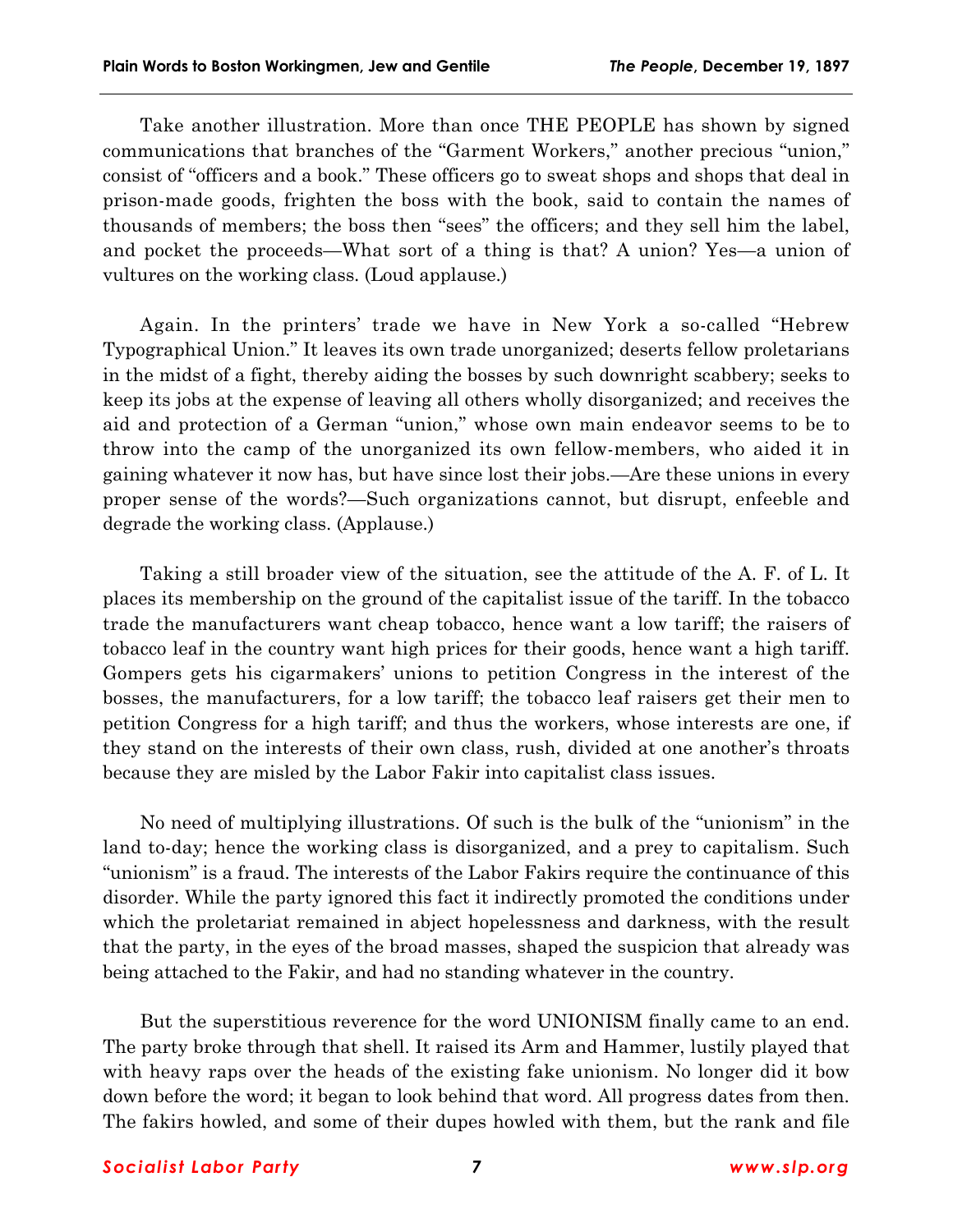saw a new light and breathed a new air. It is no accident that in New York last election day the partyís heaviest gains were made just in the districts whose organizations and candidates were most uncompromisingly on the war path against the deviltry of fake unionism, and in favor of bona fide unionism, the unionism that is built upon the solidarity of the proletariat—the Socialist Trade  $&$  Labor Alliance. (Loud applause.)

Let me recommend to you to fearlessly follow that path, unterrified by the noise of the Labor Fakir. In the Sixteenth Assembly District, where the party organization was conspicuously on the basis of New Trade Unionism, i. e., of the Socialist Trade & Labor Alliance, an incident happened that is worth noticing. Our watchers were accurate in their reports; they reported just two ballots on which their candidate for the Assembly, whom the fakirs had concentrated their rage against, was stricken off. These two otherwise Socialists had been made enemies, but in their stead over 700 had been made friends, and they put that candidate that much ahead of the ticket. Those two could have been kept as friends only by an attitude that could not have attracted the 700 (applause). By the partyís old policy, it kept 2 by losing 700 (applause.) The tactics, with regard to unionism, that we follow now attract 700, though we may temporarily lose 2. Fall to fearlessly on this path. The necessary ally of the political movement for the emancipation of the proletariat is the class-conscious trades union; that implies that the inevitable foe of the party and hindrance to the redemption of the working class is the fakir-controlled class-unconscious so-called "union." Build up the former; be known as the upholders of its cause and the uncompromising adversaries of the latter. This is indispensable to success, because that is indispensable to kindle the fires of class-consciousness, and thus to weld the proletariat into one solid, irresistible body. (Long applause.)

#### ATTITUDE TOWARDS RACES.

Next in importance, as applicable here in Boston also, is the New York attitude towards the several races.

When the thoughts of great men fall into the hands of little men a mess is the inevitable result. The Socialist or proletarian movement is international: this is a profound thought, dropped from master lips. Unable to understand this thought, there are those who deny all national inherited feelings. Man, the best of us, the firmest in the humane principles of our great cause, still is man, and flesh, and apprehensive. We are apt to love our own children, our own homes, just a little better than we love others' homes and children. I'll confess to you that, to me, for instance, the word "America," associated, as it is, with the earliest remembrances of my childhood and woven in the nursery tales of the great deeds of her sons, and of the surpassing beauties of her natural sceneries {scenarios?}, awakens within me a feeling that no other country's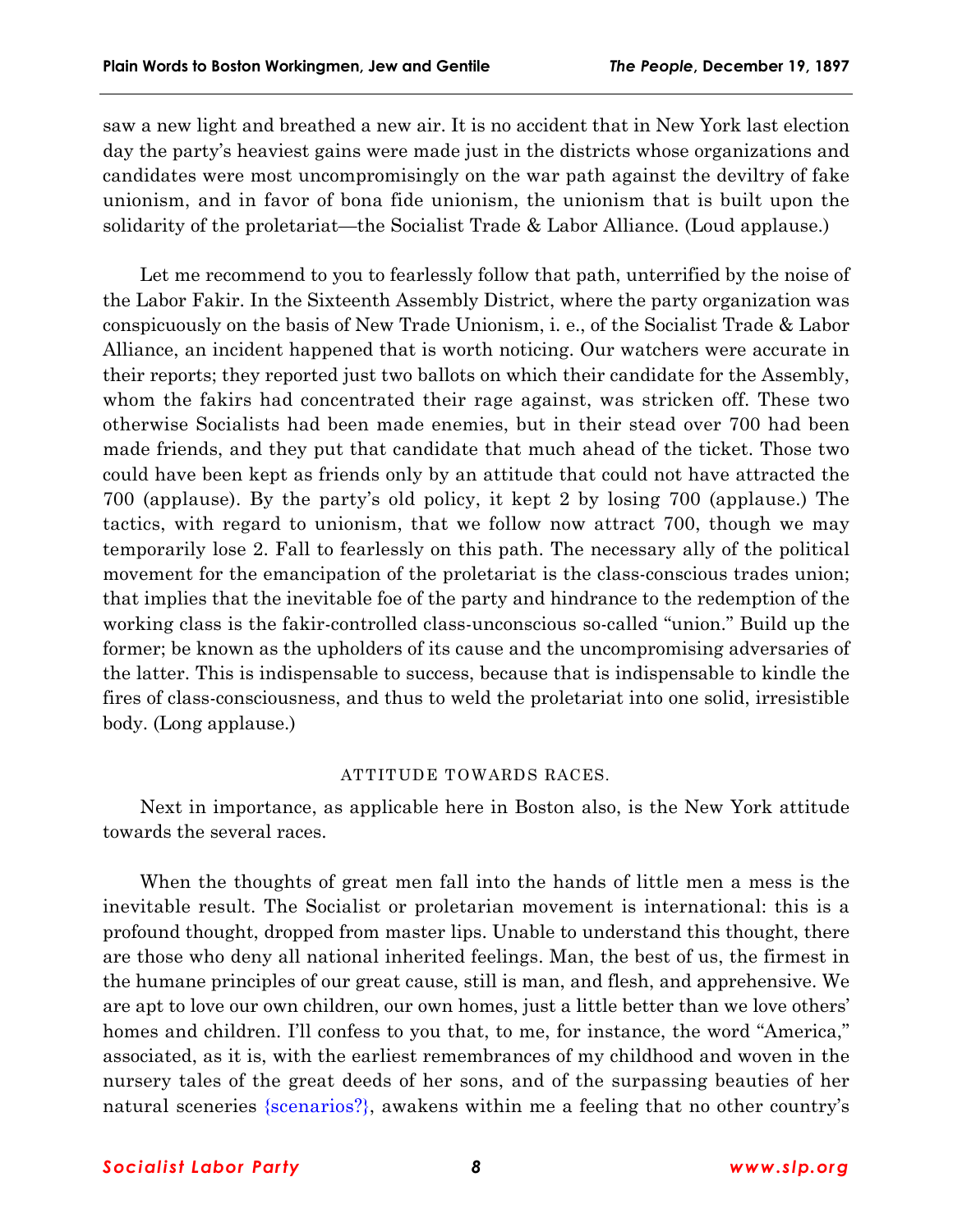name can awaken. We must count with this feeling. It is a virtue. Like all other virtues, if driven to excess, it may become a vice and harmful. We should utilize the good that is in it, and that it is capable of.

Take the Irishman for instance. He were a monster if the word "Erin" did not quicken his pulse with love. Generations of heroic struggles against a foreign domination have woven that word into his very heartstrings. The thought of freeing Ireland from British domination is natural, is praiseworthy. To sympathize with this feeling and to promote it wisely is no denial of the internationality of our movement. On the contrary. We, who are already Socialists, and know the secret of the birthplace of slavery, are the only ones who can show the proletarian sons of Erin the path to her liberation. That path lies exactly upon the elevated plane of International Socialism, and his passionate love for Erin will help him to see it. For instance. During the Pullman strike it came out that Queen Victoria owned large blocks of stock in the Pullman prison-pens. Her grand-father, when his workingmen in America, the colonists, went on strike and refused to yield him dividends—taxes, as it was then called—had to send redcoats over to try and coerce them. His grand-daughter, now that America is "free," when her wage-slaves in Pullman go on strike, needs not go through the trouble that her grand-father did; she can let a Grover Cleveland, named ìPresident,î in fact her lackey, together with her other lackeys on the Bench, in the Senate, etc., do her dirty work. The Irishman who, justly fired by hatred of the British rule, has his attention called to such facts, cannot fail to see through the deception practised upon him when miscreants of his race call upon him to support the Democratic and Republican henchmen of the Government that he hates. He is then switched on to a track that enables him to drop the illusions of old and to perceive the class struggle. His formerly limited patriotism enlarges; his very love for Erin makes him shake off his misplaced love for the Irishman who is a capitalist, and draw himself close to all his fellow wage-slaves of all nations. This is no sneaky exploitation of his virtue; his virtuous love for Erin can win him to the cause of mankind. It is a portal that we do not lock and bolt in New York. On the contrary, we open it wide with the Irish and in all similar instances. (Loud applause.)

This is the obverse of a medal, that, as all medals, has a reverse. For the very reason that such national features may be useful and must be cultivated, we must strenuously resist the attempt to enlist respect for alleged national characteristics that are not virtues but vices, that are not noble features but defects, that are not national but freakish. This issue was forced upon us by an element, mainly from among the Russian Jews, which, although it is to the Jewish race what the slumproletariat is to the working class, sought to array itself in all the dignity of that race, and demanded not recognition merely, but supremacy AS JEW.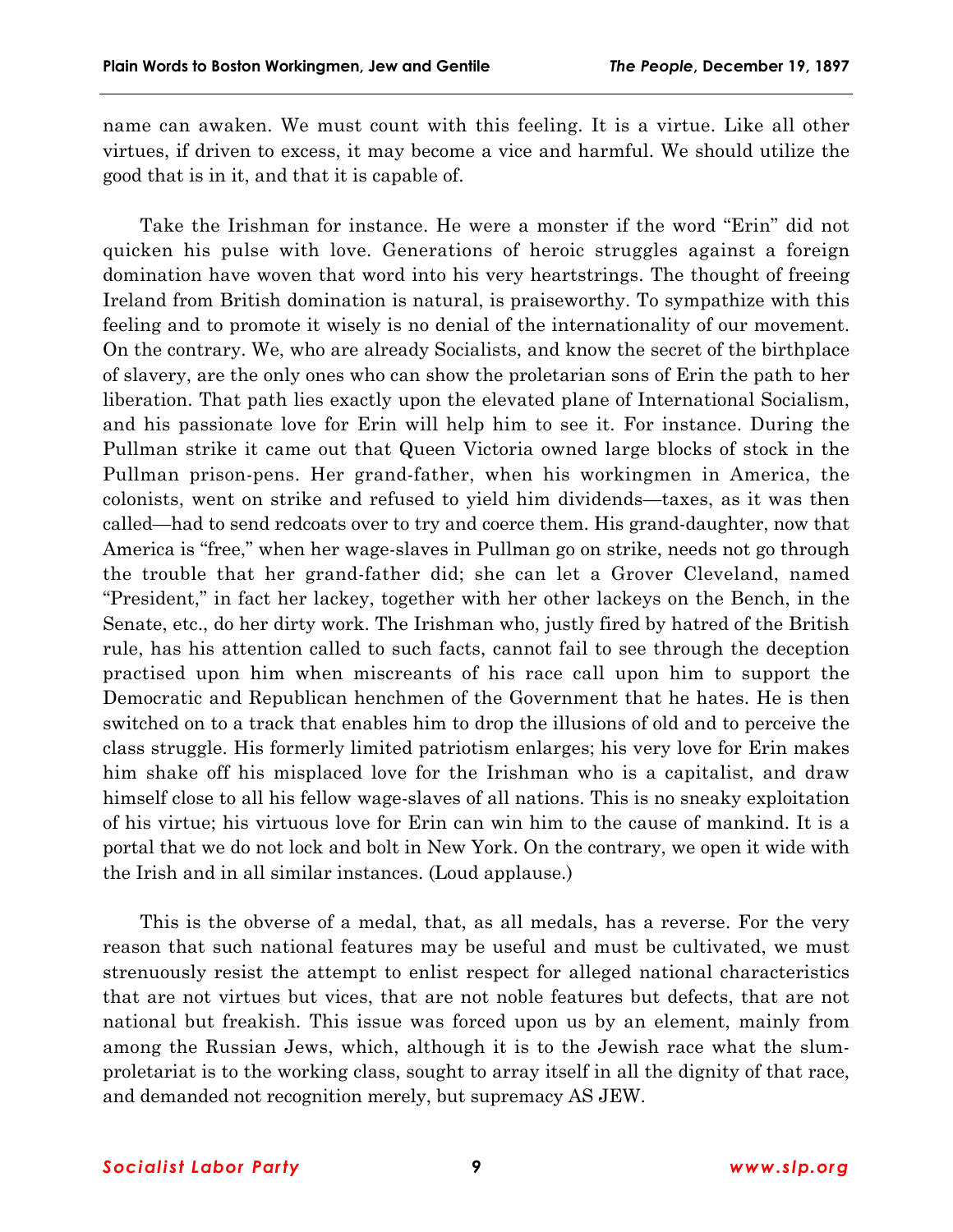We frequently compare conditions created here by capitalism with Russian conditions. That can only be a figure of speech. Despotism such as Russiaís exists nowhere else within the domain of civilization. That this despotism must tell upon a people is inevitable. It has told severely upon the Jew in Russia. When he escapes from that bondage and lands here, his newly acquired freedom at first seems to bereave him of his senses in the potentiality of its enjoyment. The overwhelming majority of them fly to the other extreme: they straightway become Anarchists. With the time, the acquaintance with a freedom never tasted before works marked changes in the Russian Jewish immigration. The individuals begin to develop according to the special aptitudes, or the bent of each. Some become capitalists, others strolling adventurers, and many grow into Socialism. Some, however, and, unfortunately for them, not a few, have been so affected by oppression in Russia that the springs of their minds seem cracked, or have lost all elasticity. These see in every institution of order a Russian ukase; in every one who resists disorder a Russian policeman; in everyone who does not tolerate their trampling over him a Russian Tzar. Freedom, as they understand it, is the right to outrage whom they please with impunity. Physically and mentally these people are diseased. Unfortunately for them whatever progress they were making towards a healthier frame of mind, men of their own race jumped in to retard.

As the worst enemy of the Irishman, the Italian, the Slav, etc., comes from the ranks of their own race, so likewise, from the ranks of the Russian Jew come the men, the leaders, who seek to exploit his weakness for the gratification of the private malice which their narrow-breasted brains breed. These leaders, who, strolling like rolling stones westward from Russia, have acquired only the worst features and none of the good of the nations among whom they sojourned and now sojourn, of ungovernable conceit and vanity, superficial knowledge, meretricious abilities, characterless, unscrupulous, and bereft of all sense of propriety, sought to ride the party. They played upon the unfortunate, diseased Russian Jew. Although these leaders themselves are a libel upon the Jew, they donned the mask of apostles of the Jewish race, to aid them in their scheme—and thus sought to introduce the Semitic question into our ranks—just as their fellows have vainly tried in Europe. By fraud they captured three of our Assembly Districts with the wretches who were weak enough to listen to them, threw the party constitution overboard, instituted there a system of terror and rowdysim, and, stupidly imagining from their first successes that they had the party by the throat, they began to claim superior rights for the Jew over the Gentile, and to seek to dwarf our great cause to the small measure of their own petty notions and vanities.

For a time we held our breath and looked on, and tried reason. The gravity of the situation finally dawned upon us. And we met it in the only wise way. The "national" or "race" characteristics claimed by this element and put in operation by it, even if really national or racial, were of the sort that had to be crushed; it kept out the decent

## *Socialist Labor Party 10 www.slp.org*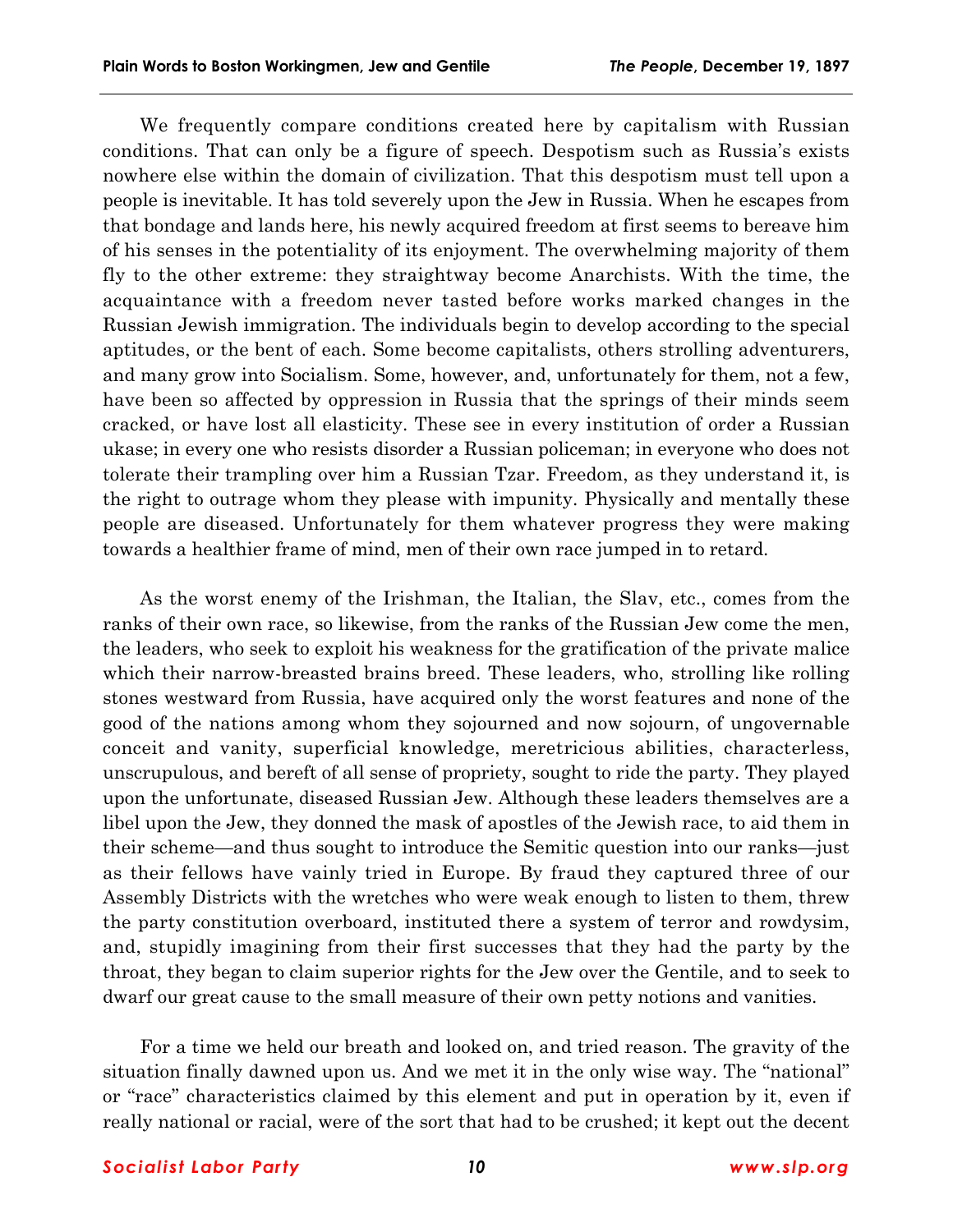Jewish element, and, of course, the Gentile too. New York saw that; pulled itself together, and, with one grab of this element by the nape of the neck threw them out.

Philadelphia, so circumstanced that it could take in the situation more promptly, had taken the lead by putting these people out, and promptly gathered the fruits of its policy by more than doubling its vote. New York followed, and, by the firmness it showed in upholding order and squelching a perverse movement of scheming adventurers, earned increased respect, was able during the campaign to present a solid front, that otherwise it never could have presented, and gained votes everywhere;—even in the reorganized districts, its percentage increased. (Long and loud applause.)

# ATTITUDE TOWARDS "SOCIAL DEMOCRACY."

A third tactical question that New York had to deal with, and that not only you but all our Sections have to confront, arises from the "Social Democracy," that has recently been launched here.

In treating and judging that "Social Democracy" we must guard against being affected by the ill-natured remarks that, with increasing frequency, are dropping from its leader, chief and owner against our party and its "hired men,"—as he pleases to call those of our Comrades whom the partyís vote has chosen to carry out its mandates.

Mr. Debs is a gentleman of extraordinary imagination. He can see thousands of men in an organization where the less imaginative cannot see but a baker's dozen. We became acquainted with this feature of his when his organ, the Terre Haute, Ind., ìRailway Times,î printed speeches of his in which, with a mixed metaphor, similar to that in which he is now claiming the "Social Democracy" to be running "as a wild fire" and "shaking the country from center to circumference," he announced the progress made by his American Railway Union, and claimed for it 130,000 members, when, in fact, the thing was so dead that its managers were at their wits' end how to start something new. With this imaginative power he saw thousands and hundreds of thousands ready to follow him, and actually enlisted in anything new that his fervid brain might conceive. But that was not enough to generate the "Social Democracy." Something else was needed, and that something else was found.

A party such as the Socialist Labor party, wedged in between the reactionary forces of the land and conspicuously revolutionary, can not choose but attract freaks and crooks and schemers—the flotsam and jetsam of modern society. Such elements soon find the S.L.P. not to be what they imagined; they find it "narrow," "intolerant," "bigoted," "impractical" and "impracticable." The result of this, to make short a long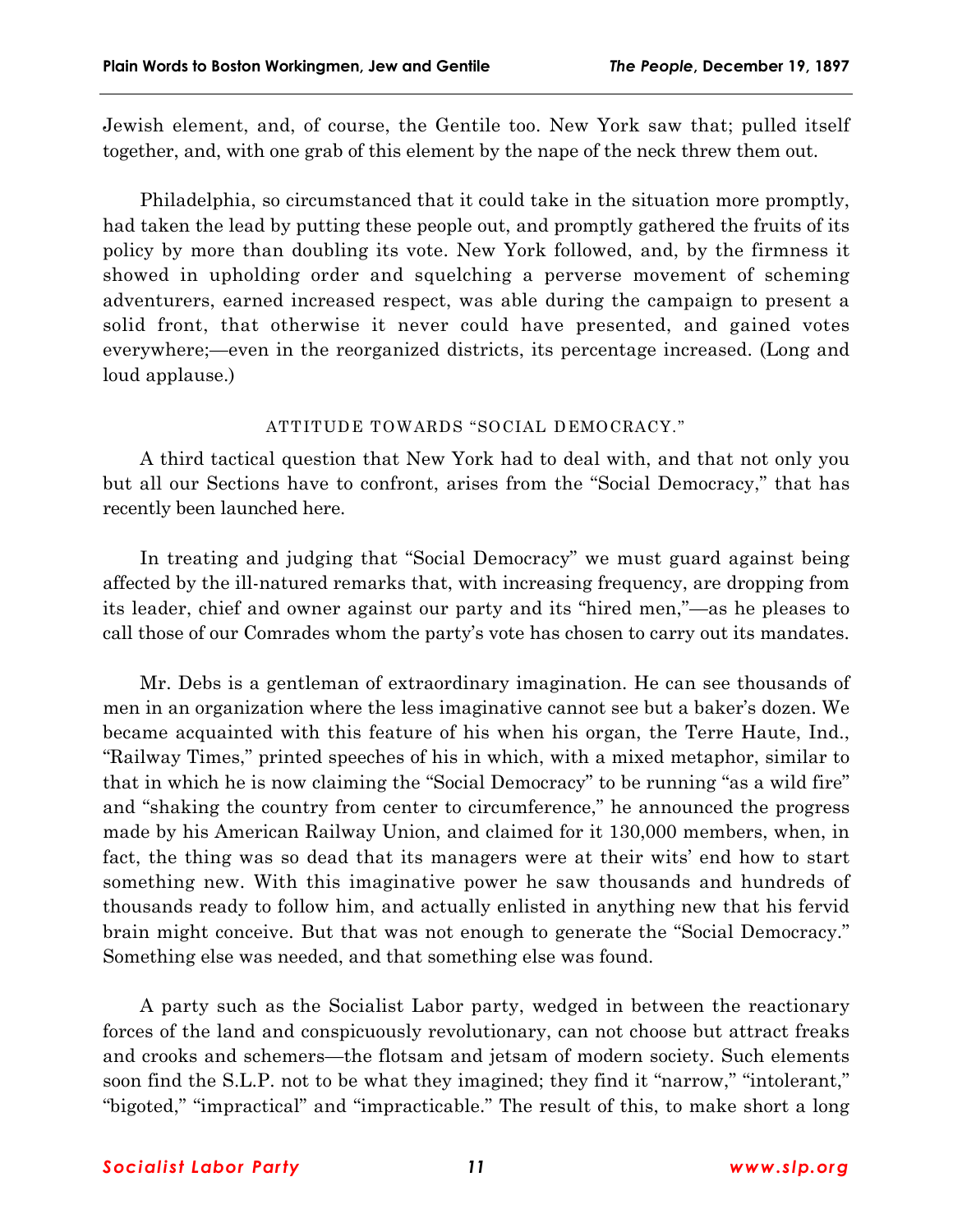and harrowing story, is that this element is either thrown out of the party or walks out in disgust. In either case, it is violent at, and full of denunciation against the S.L.P. This is the ash-barrel refuse of the S.L.P., increased by kindred spirits, who did not go through the routine of admission and expulsion, or "indignant" resignation. Unhappy the man who lends an ear to these "alienated individuals and elements of strength." No goose is stuffed like him. The imaginative man does not mean to lie, with him it is pure imagination; the "alienated" brigade, however, does not imagine, it simply lies, and lies with all the power of stupid, vindictive and shallow viciousness. It inflates its numbers, its capacity, its power: the frog in the fable is not a circumstance to them.

This element is and was a necessary force, if the thing can be called force, in the production of the movement under contemplation. The two streams,—pure imagination and unqualified falsification—met. Each deceived the other with its pretences. It was a case of "Dupers duping dupers." Out of the copulation of these two mutually duping forces was born that quaint production that eventually if not sooner, will find its place in the museums of political curiosities as the "Social Democracy of America and Patagonia." (Laughter and prolonged applause.)

How shall we treat it? Fear it? Not at all. Denounce it wholesale? Not at all. Pat it on the back? Not at all. New York took the correct stand.

In the first place, the Social Democracy need alarm nobody. Mr. Debs stood before now in the way of the S.L.P. in New York, with results that were highly gratifying to us. It is now something like three years ago when in the midst of a campaign, and when he was a much more interesting figure to the proletariat, he appeared in New York, spoke for the People's party, carried about its literature, etc.: net results—the Populist vote went down and ours jumped up. During that same campaign he went across the river into New Jersey and stumped for the Populist candidate for Congress, a violent traducer of the S.L.P., Mr. Josie Buchanan. Mr. Debsí meetings were by all odds larger than ours; he had then, as now, no judgment of appearances; he declared Buchanan elected; net results—the S.L.P. candidate came out greatly in the lead of Mr. Buchanan. It is not the size of meetings and the furor into which these may momentarily be thrown that tells. What tells are the arguments that leave lasting impression. Phrases about sufferings that all know all about, denunciations of conditions that all recognize, unaccompanied by the scientific presentation of the causes, are barren, they do not point out the right path, and are lightly forgotten; and when such speeches are interlarded with points and arguments that insinuate economic errors, their effect for good is still more transient. The masses of our people will not stir except for the revolutionary cause, and that needs the cannon-ball of science; not blank cartridges. Our attitude, consequently, need not be one of fear toward the "Social Democracy." (Applause.)

#### *Socialist Labor Party 12 www.slp.org*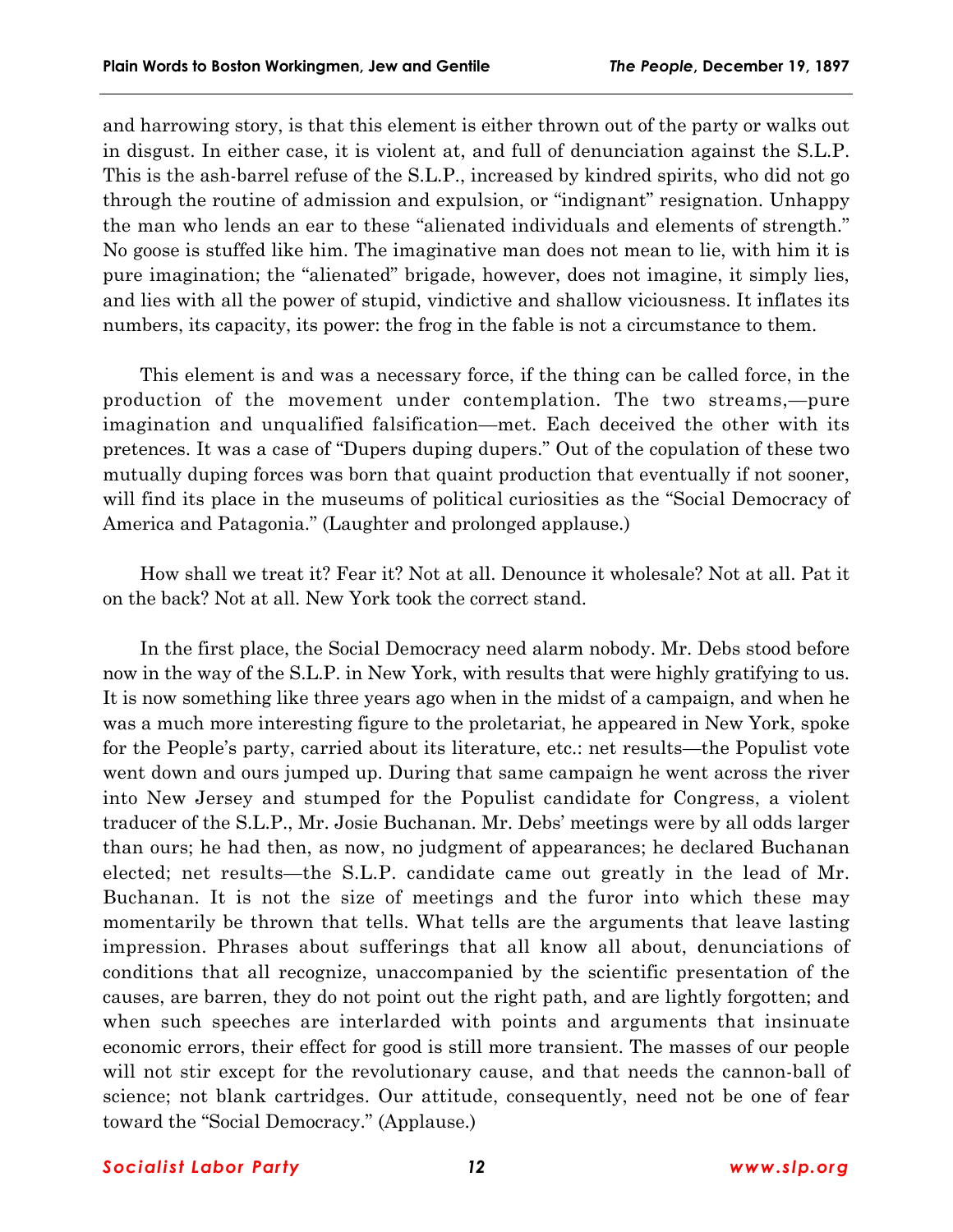Nor, in the second place, should our attitude be one of denunciation. This "Social Democracyî can be and is a source of comfort for the S.L.P. in more ways than one. Do you realize how monotonously irksome our work would be if we were forced to present Socialist economics and sociology always from the same side? We would simply break down under the weight. But erroneous movements and issues come to our aid, and thereby enable us to preach and prove the same scientific principles from ever fresher sides. Thus the tariff issue, the gold and silver issues, etc., etc., and now the numerous false issues raised by the "Social Democracy," furnish us fresh materials; thus the science of Socialism is given added chances by the new errors with which it may be contrasted, and the work of its propagandists is made easier by the introduction of variety from the outside. (Applause.)

Furthermore, this "Social Democracy" is a blessing in another way. Prof. Ely, in a book not otherwise replete with thought, puts in the brilliant thought that the Exclusion Laws with which Bismarck scourged the Socialist Labor party of Germany redounded to that party's profit: they pulled out of the party all its freaks and shady characters, and kept new ones of that stripe from joining. The Exclusion Laws made the German S.L.P. a very unattractive thing for any but the best materials in point of character and sense, and thereby enabled that party to keep itself strong, pure and aggressive. Ditto, ditto, is this "Social Democracy" doing for us. It, the same as all its freak predecessors have done, is purifying our ranks grandly of the freaks and schemers, and such other fishy material together with the weak-kneed, whom our "intolerance," etc., had not yet rid us of. If you read the *Social Democrat* of Chicago, and see the names of "S.L.P. members" in St. Louis, Chicago, New York, Boston, etc., and of some others, who, "but for our intolerance would have become members of the S.L.P." the spectacle must strike you as edifying. Me it forcibly reminds of the roaring student song of my student days about how into Noah's ark there marched

The animals two by two $-$ The elephant and the kangaroo, The flea And the chimpanzee. (Loud laughter and applause.)

The "Social Democracy" deserves our gratitude of rendering us the important service of ridding us of such element or switching it away from us. (Applause.)

Finally, there are those who are down on the "Social Democracy" claiming that it leads off good people. No doubt it does that in some cases. But the only salvation of such people lies just in the New York treatment of the "Social Democracy." By holding a firm attitude, an attitude that criticises with a firm hand, that calls things pointedly by their true names, that neither is angered into intemperate fault-finding nor

## *Socialist Labor Party 13 www.slp.org*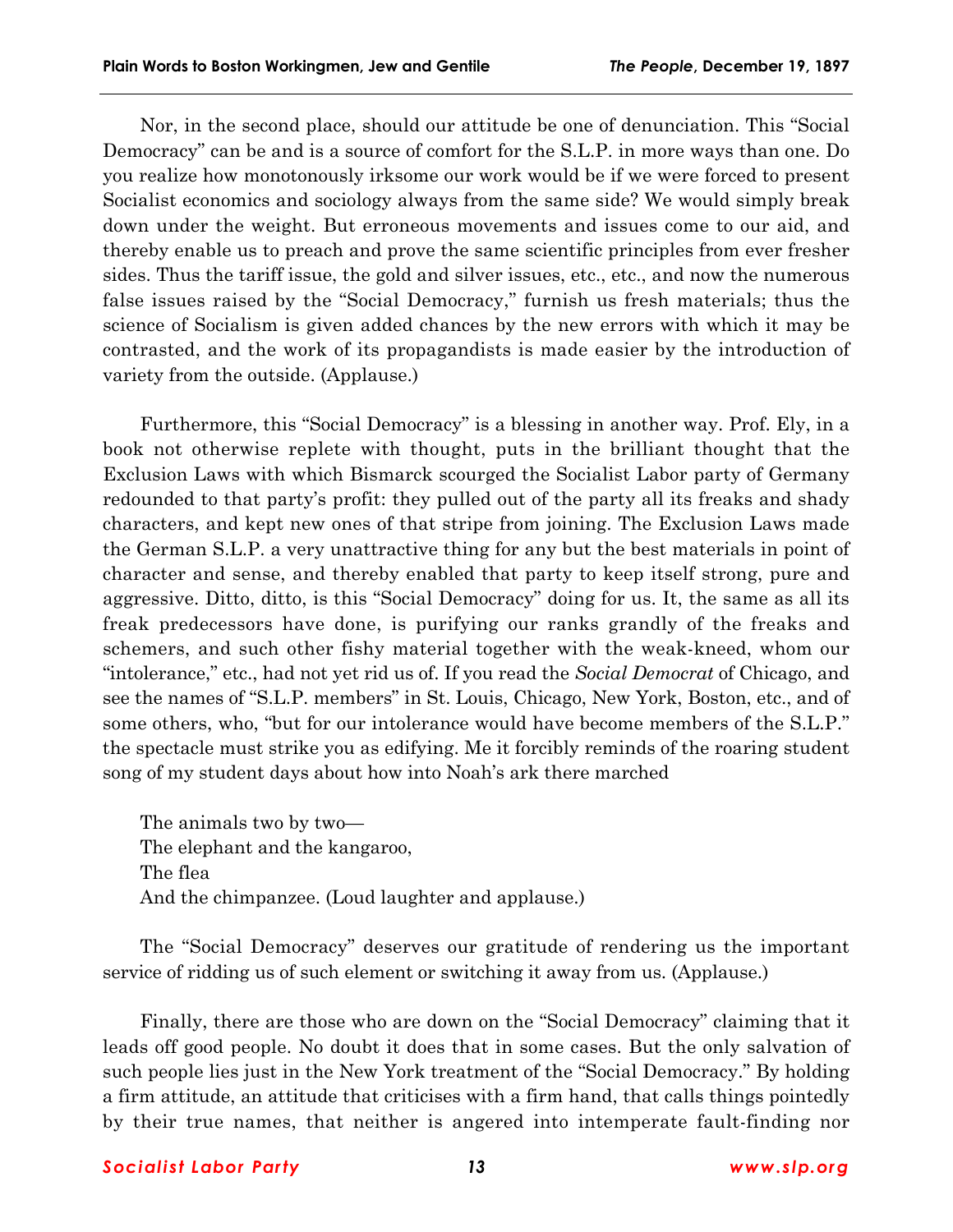weakened by undue considerations, such good elements, as the "Social Democracy" may attract to it, will be enabled to discover their error and join us. To Mr. Debs himself we are hereby rendering a great service. He will some time discover that the flatterers, who now beset him, and the informants, who now have his ears, played him a scurvy trick; while the ruthless economic and sociologic criticism to which we subject his plan, may aid him, if there is in him sufficient vigor of mind and character, to perceive his mistakes, acknowledge them, mend his ways and turn about. If Mr. Debs is what some who know him claim, we shall yet see him in the S.L.P. camp—a valuable man, because a reformed man, and a reformed man because of our present attitude towards him. (Applause.)

## FORWARD WITHOUT FALTERING.

I might mention some more tactical points, but the hour is late, and these are the principal ones, that have their direct and actual application here.

Push forward upon uncompromising lines. Such conduct alone is calculated to make clear our principles and thereby attract the masses. It must be our endeavor at this period to gather the best material in point of character and vigor. The howl raised by our march is a good sign. It is not the howl of friends turned to foes, but of concealed foes forced to show their colors. Only right principles can effect that unification that is needed for the success of our cause. Woe to the man or men who would interfere in this work of unification; who would set private ambitions or rancors above principle, and thus aid the cause of Capitalism by dividing the revolutionary forces. The path of the S.L.P. in the past is strewn with the carcasses of such; an infuriate proletariat will within short time treat such gentry to shorter shrifts. All the signs point to the conclusion that, accidents excepted, we, as we are here in this hall to-night, shall live to see the triumph of the S.L.P., the downfall of capitalism; and that, as the reward of the arduous labors now resting on our shoulders, we shall enjoy the satisfaction of handing down to the children of this generation a better world to live in than that our fathers handed down to us. (Loud and prolonged applause.)

#### QUESTIONS.

At the close of the address Comrade Byron Efford recited one of his stirring poems, and then the floor was opened for questions. A handful of Russian Anarchist Jews, who had promptly joined the "Social Democracy" in the pursuit of their policy of pushing anything that they think may injure the S.L.P., and who constitute the bulk of this ìAmericanî Socialist movement, demanded the floor for questions and tried to create a disturbance. They were promptly brought to order by the information from the Chairman that if they misdemeaned themselves they would be physically put down and out. Most of the questions put were by them, and those questions illustrated to

## *Socialist Labor Party 14 www.slp.org*